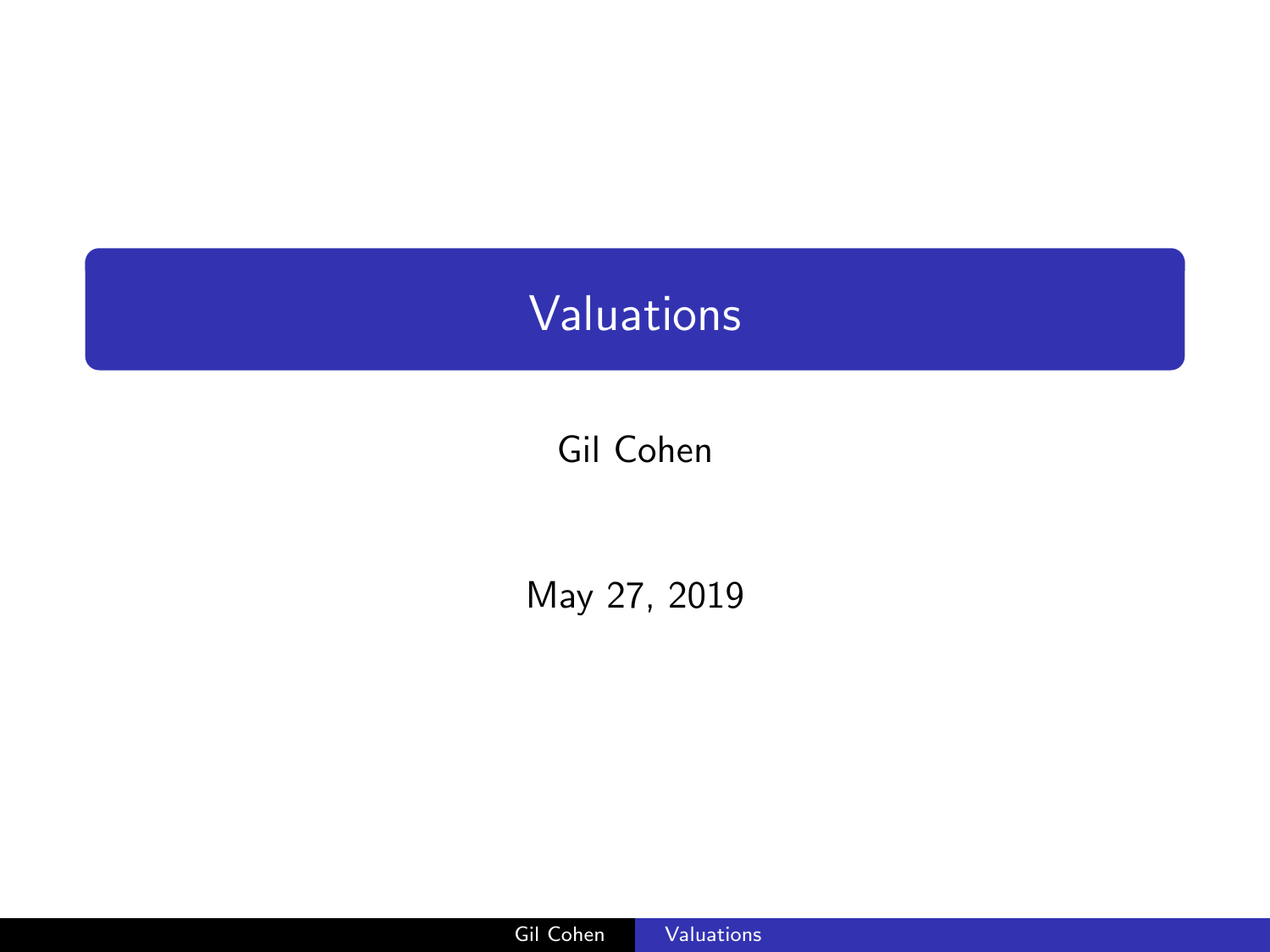#### Definition

Let  $L$  be a field. A (discrete) valuation is a map

$$
v\colon L^\times\to \mathbb{Z}
$$

s.t.  $\forall x, y \in L^{\times}$ :

- $v(xy) = v(x) + v(y)$  (namely, v is a group homomorphism).
- $v(x + y)$  > min( $v(x)$ ,  $v(y)$ ).

We extend v to L by defining  $v(0) = +\infty$  ("larger than everything").

#### Remark

- $v = 0$  is called the trivial valuation.
- **O** If y is a valuation and  $n \in \mathbb{N}$  then ny is a valuation.
- v surjective  $\iff \exists x \in L^{\times}$  such that  $v(x) = 1$ .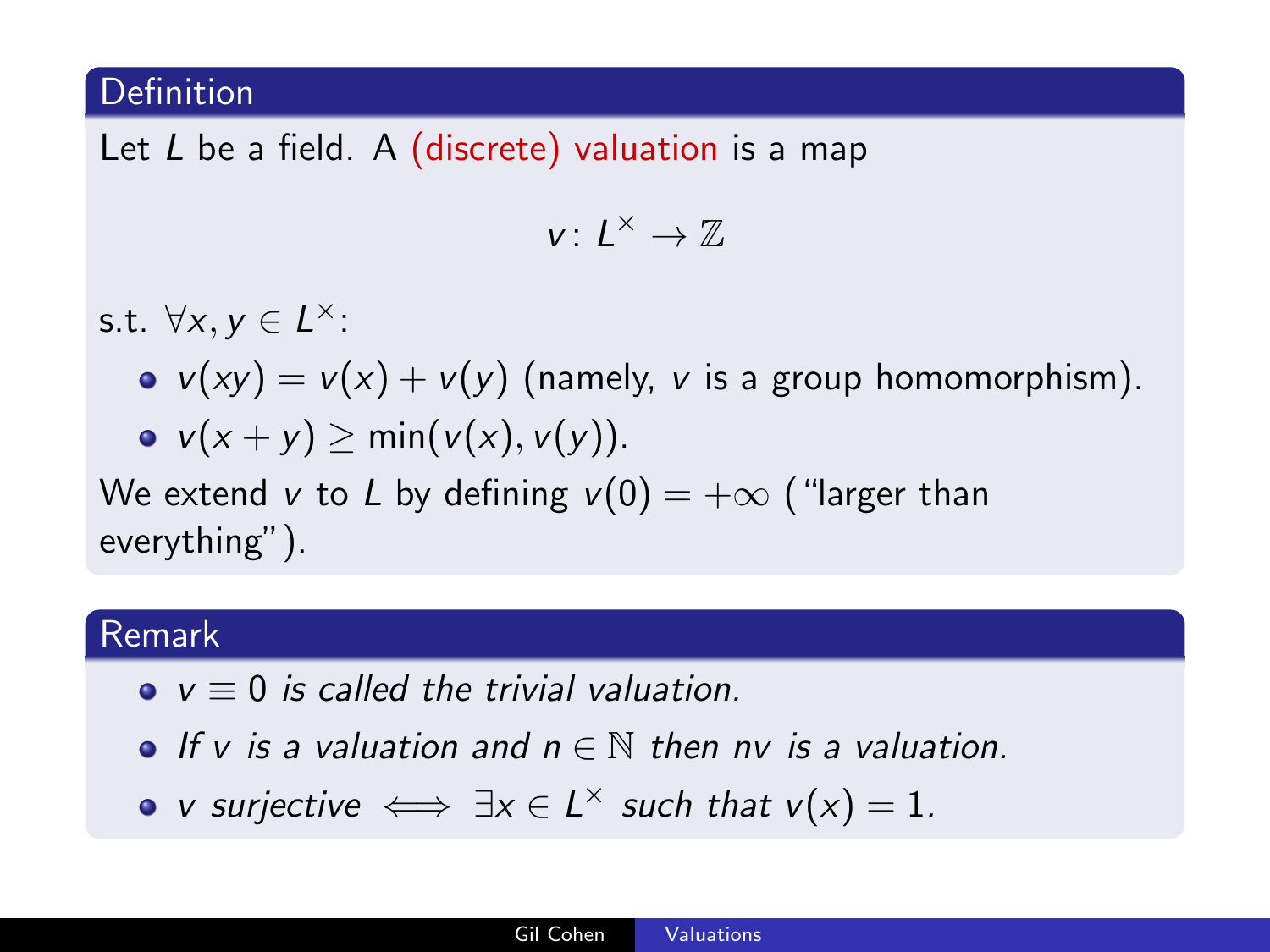The notion of valuation is motivated by "expressing multiplicities" in factorization.

#### Example

Let A be a Dedekind domain with  $K = \text{Frac}(A)$ . Let  $P \in \text{Max}(A)$ . We associate with P the P-adic valuation

$$
v_P\colon K^\times\to \mathbb{Z}
$$

as follows: For  $0 \neq x \in A$ , we factor the ideal  $\langle x \rangle$  in A:

$$
\langle x \rangle = \prod_{P \in \text{Max}(A)} P^{\text{ord}_P(x)},
$$

and define  $v_P(x) = \text{ord}_P(x)$ . We extend  $v_P$  to K in the unique possible way, namely, if  $0 \neq x \in K$  then  $x = \frac{a}{b}$  $\frac{a}{b}$  for  $a, b \in A$  and so we define  $v_P(x) = v_P(a) - v_P(b)$ . Check this is well-defined.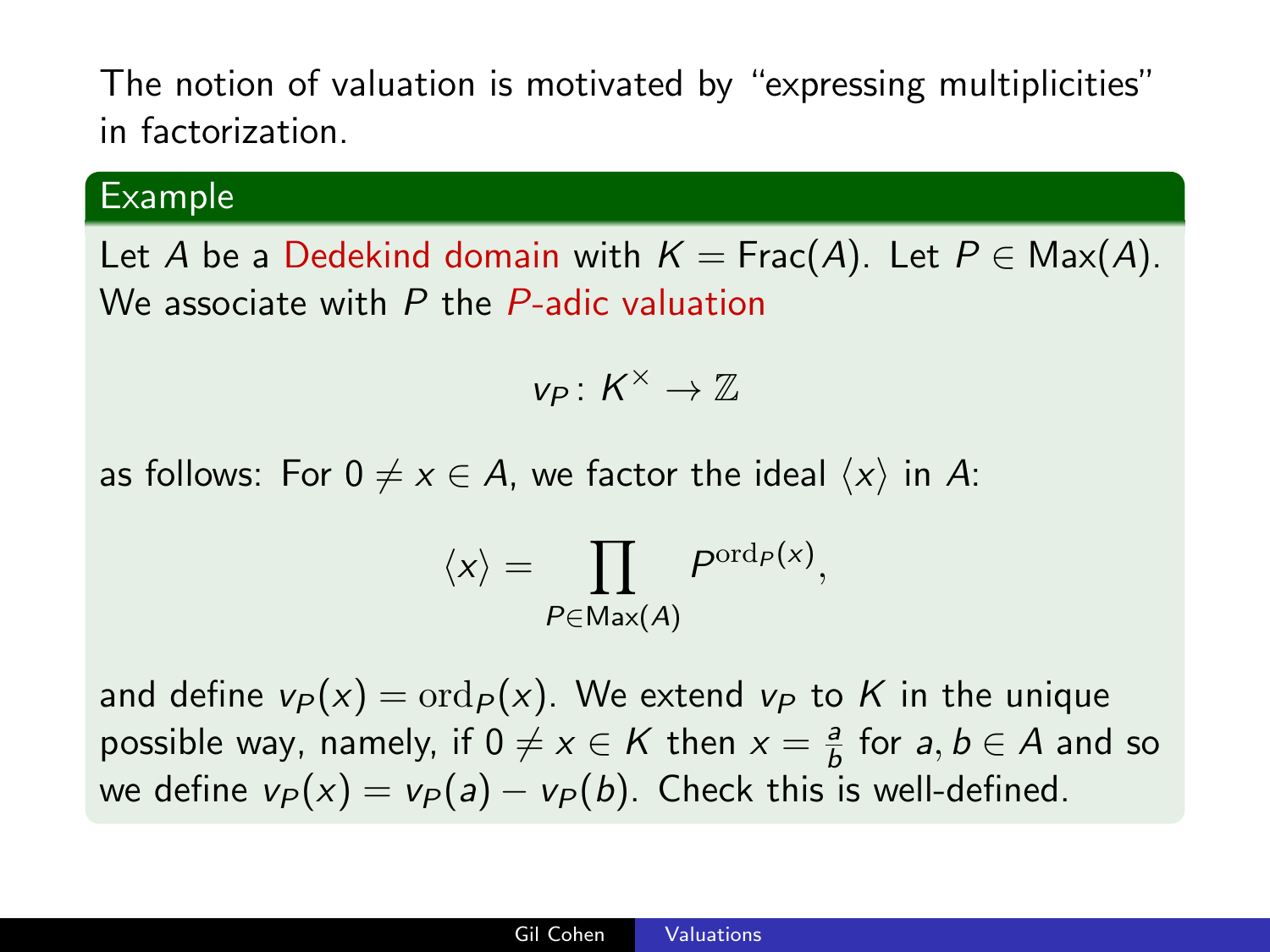#### Remark

- $v_P$  is a surjective valuation as  $P^2$  is strictly contained in P.
- $v_P(x) > 0$  for all  $x \in A$ .
- $v_P(x) = 0$  for  $x \in A \iff x \notin P$ .
- $\bullet$   $P \neq Q \in \text{Max}(A) \implies v_P \neq v_Q$ . Indeed, take  $x \in P \setminus Q$ , then  $v_P(x) > 0$  whereas  $v_Q(x) = 0$ .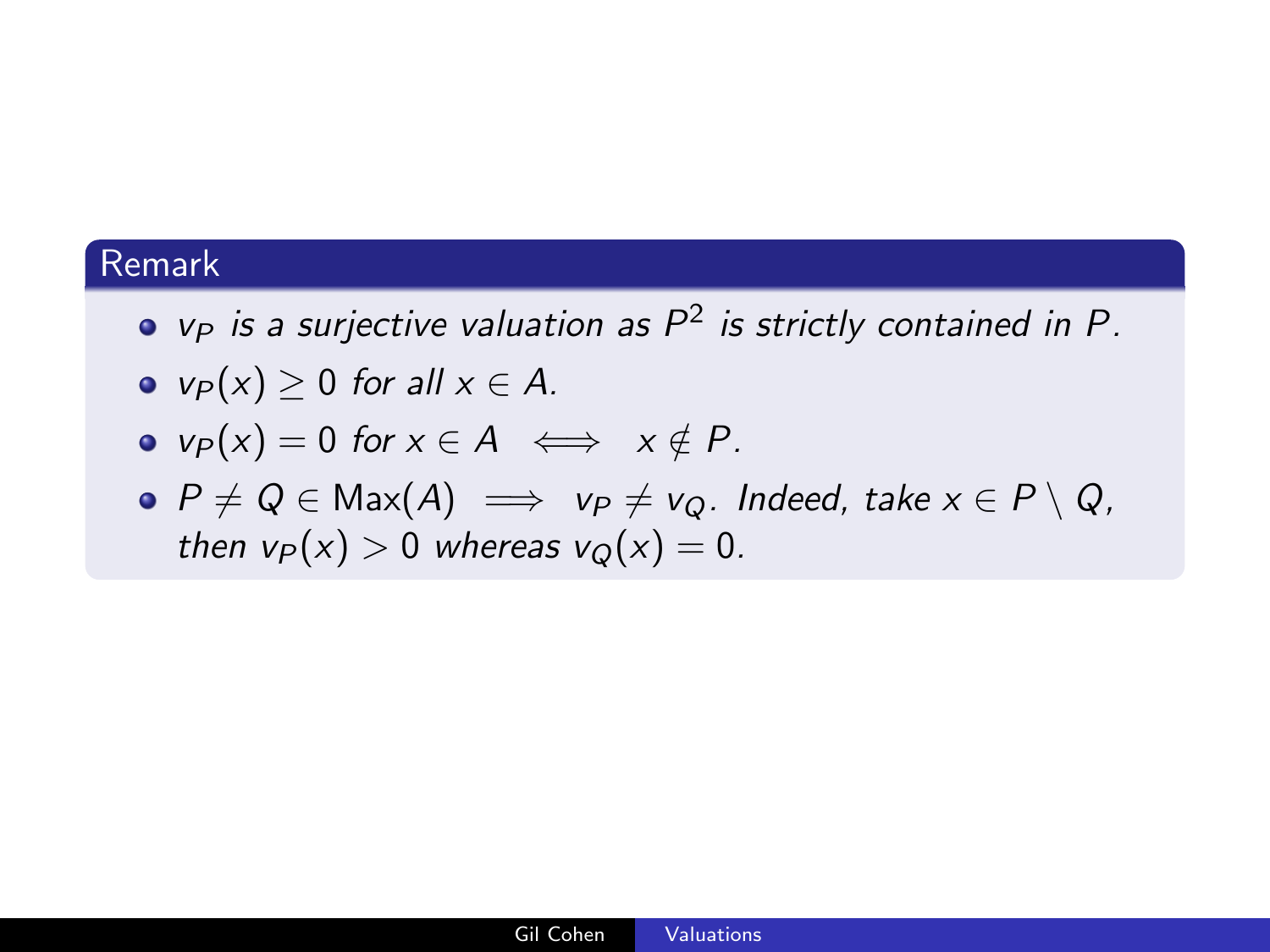## Claim

## Let L be a field and  $v : L^{\times} \to \mathbb{Z}$  a valuation. Then,

$$
v(1) = v(-1) = 0
$$
  

$$
v(-x) = v(x)
$$
  

$$
v\left(\frac{1}{x}\right) = -v(x)
$$

### Proof.

$$
v(1) = v(1 \cdot 1) = v(1) + v(1) \quad \Longrightarrow \quad v(1) = 0.
$$

$$
0 = v(1) = v((-1) \cdot (-1)) = 2v(-1) \implies v(-1) = 0.
$$

Take  $x \in L^{\times}$ . We have that

$$
v(-x) = v((-1)x) = v(-1) + v(x) = v(x).
$$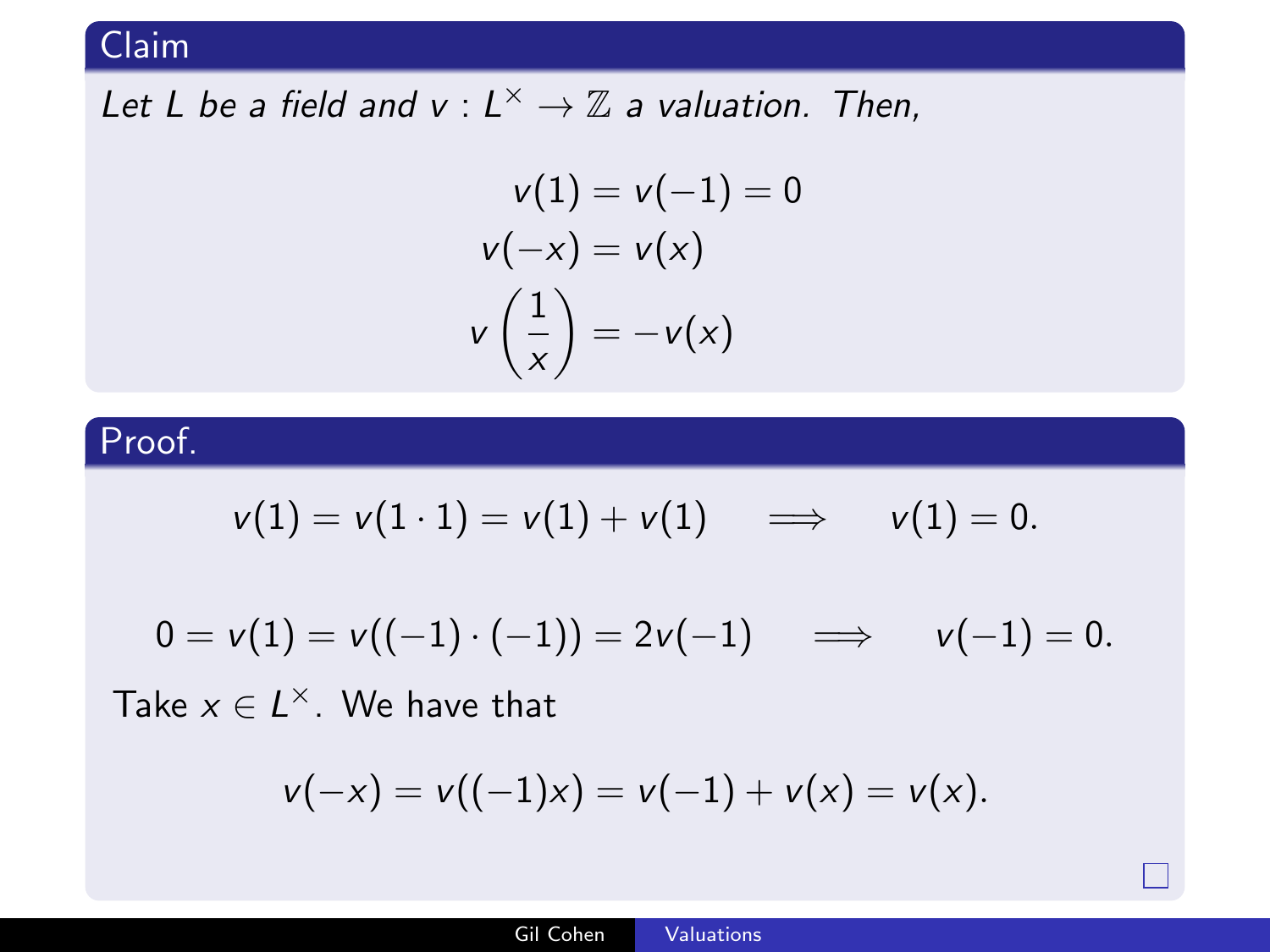## Proof.

As for the last item,

$$
0 = v(1) = v\left(x \cdot \frac{1}{x}\right) = v(x) + v\left(\frac{1}{x}\right)
$$

 $\Box$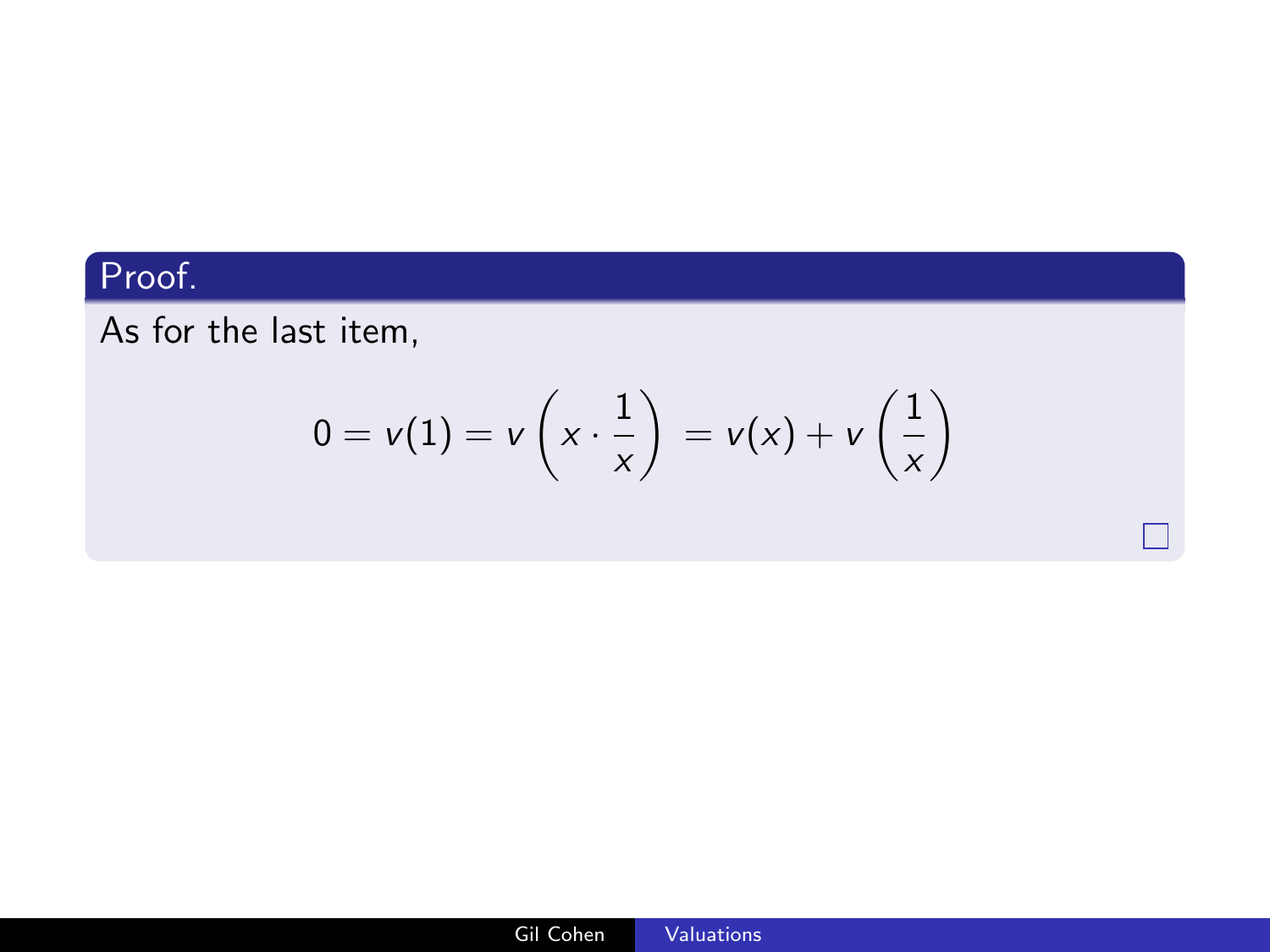## Claim (Strict triangle inequality)

Let L be a field and  $v : L^{\times} \to \mathbb{Z}$  a valuation. Let  $x, y \in L^{\times}$  with  $v(x) \neq v(y)$ . Then,

$$
v(x + y) = \min(v(x), v(y)).
$$

#### Proof.

Assume wlog  $v(x) < v(y)$ . Assume towards a contradiction that  $v(x + y) > v(x)$ . Then,

$$
v(x) = v(x + y - y) \ge \min(v(x + y), v(-y)) > v(x)
$$

contradiction.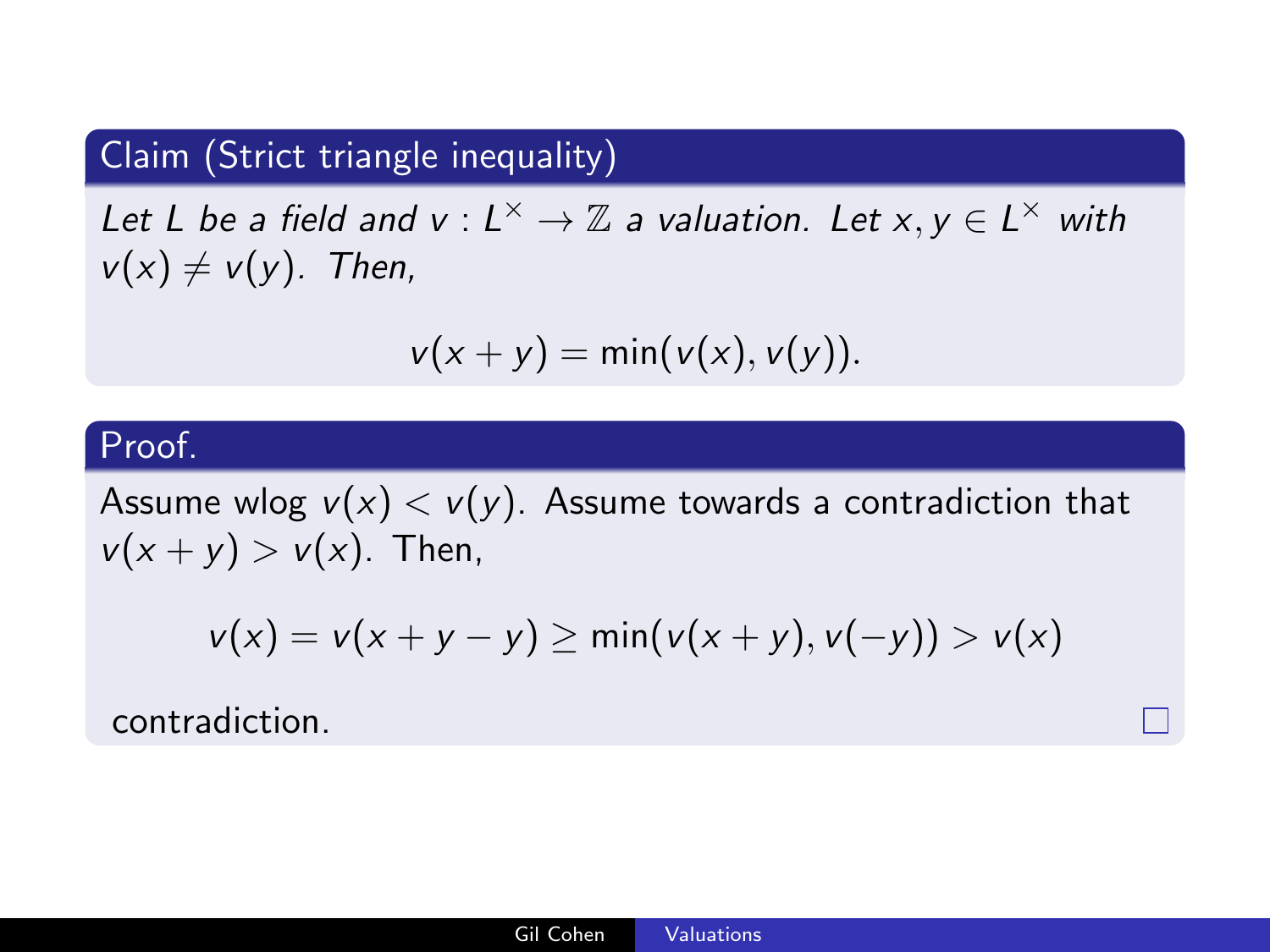#### Example

Let K be a field,  $A = K[x]$  and  $L = K(x)$ . The maximal ideals in  $K[x]$  are in bijection with monic irreducible polynomials over K. Thus, we have a distinct valuation  $\mathsf{v}_{\mathsf{p}(x)}:\mathcal{K}(x)^\times\to \mathbb{Z}$  for every monic irreducible polynomial in  $K[x]$ .

We can point at one more valuation

$$
v_{\infty}\left(\frac{f(x)}{g(x)}\right) = \deg(g) - \deg(f).
$$

#### Claim

The valuation  $v_{\infty}$  of  $K(x)$  is equal to the valuation  $v_P$  of  $K(x)$ associated to the maximal ideal  $P = \frac{1}{x} K [\frac{1}{x}]$  $\frac{1}{x}$ ] of the subring  $K[\frac{1}{x}]$  $\frac{1}{x}$ ] of  $K(x)$ .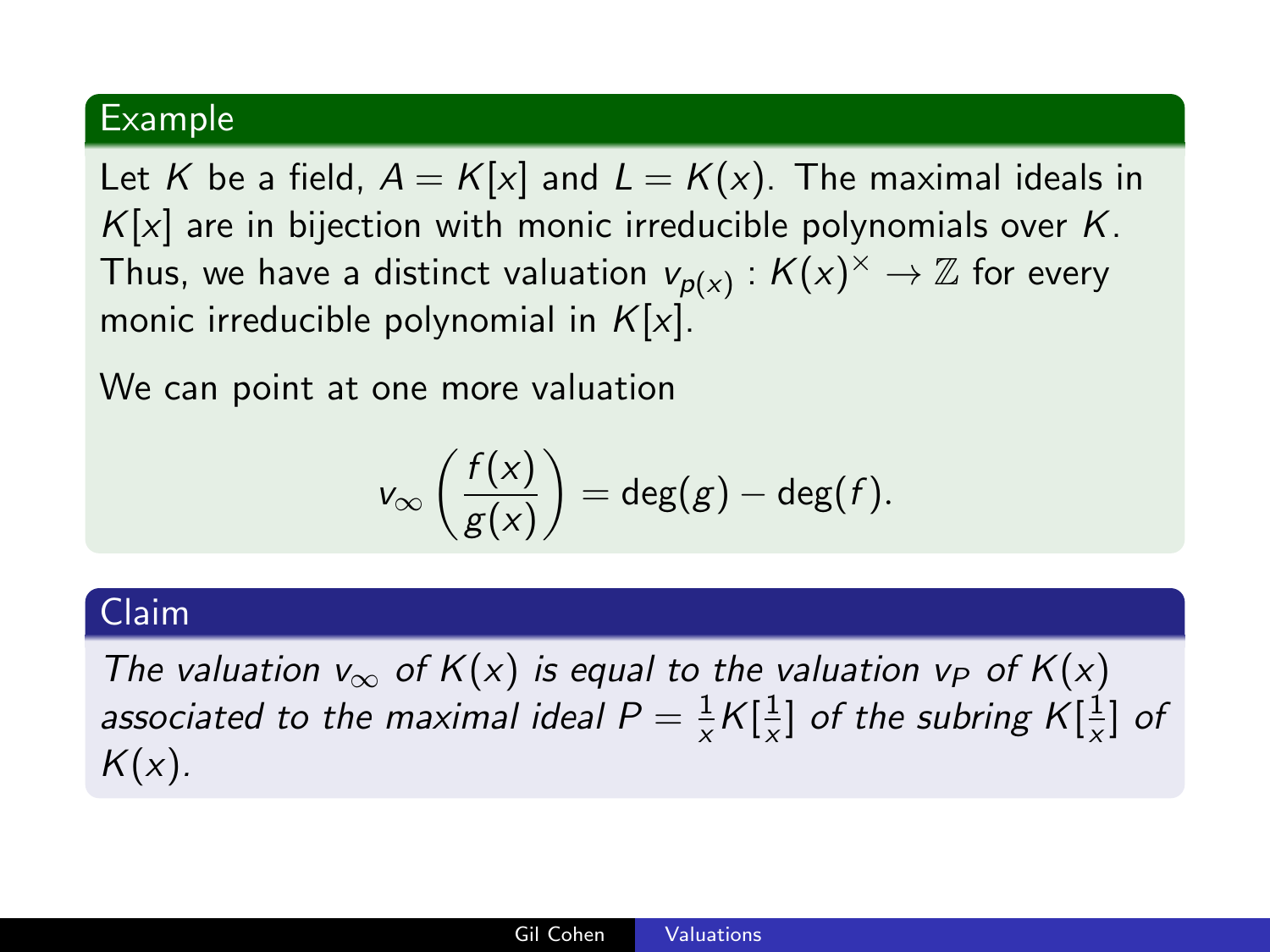#### **Definition**

Let  $v: K^{\times} \to \mathbb{Z}$  be a valuation. Define

$$
\mathcal{O}_v = \{ x \in K^\times \mid v(x) \ge 0 \} \cup \{0\}, \mathcal{M}_v = \{ x \in K^\times \mid v(x) > 0 \} \cup \{0\}.
$$

The ring (to be proven)  $\mathcal{O}_V$ , associated with the valuation v is called a discrete valuation ring (DVR).

#### Claim

 $\mathcal{O}_{v}$  is a local subring of K with maximal ideal  $\mathcal{M}_{v}$ .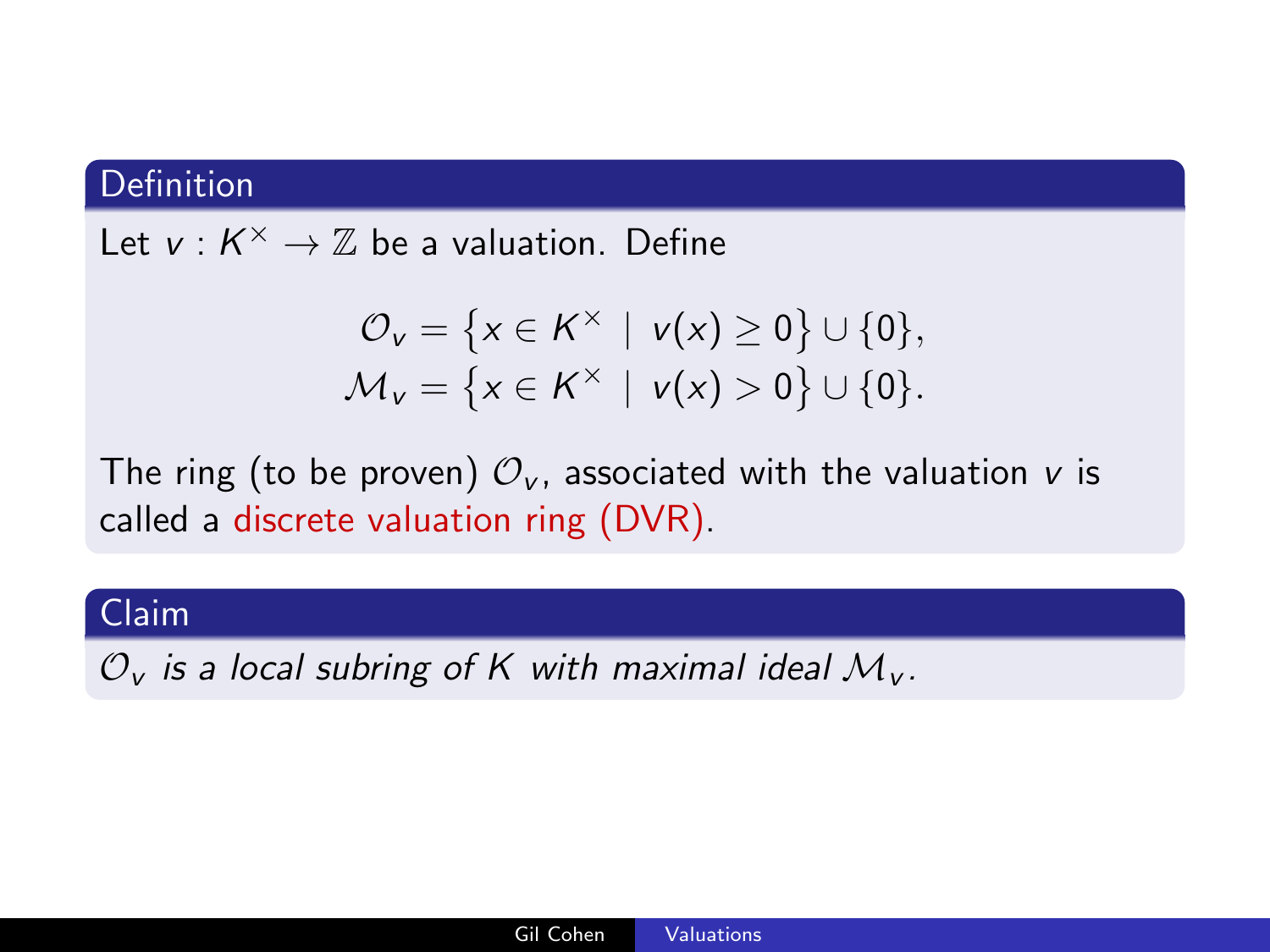#### Proof

 $\mathcal{O}_v$  is a ring. Take  $x, y \in \mathcal{O}_v$  then  $v(x), v(y) \ge 0$  and so

$$
v(xy) = v(x) + v(y) \ge 0
$$
  

$$
v(x + y) \ge \min(v(x), v(y)) \ge 0.
$$

Furthermore,  $v(1) = 0$  and so  $1 \in \mathcal{O}_V$ .

 $\mathcal{M}_v$  is an ideal of  $\mathcal{O}_v$ . Indeed,  $\forall m, m' \in \mathcal{M}_v, x \in \mathcal{O}_v$ 

$$
v(m+m') \geq \min(v(m), v(m')) > 0
$$
  

$$
v(mx) = v(m) + v(x) > 0
$$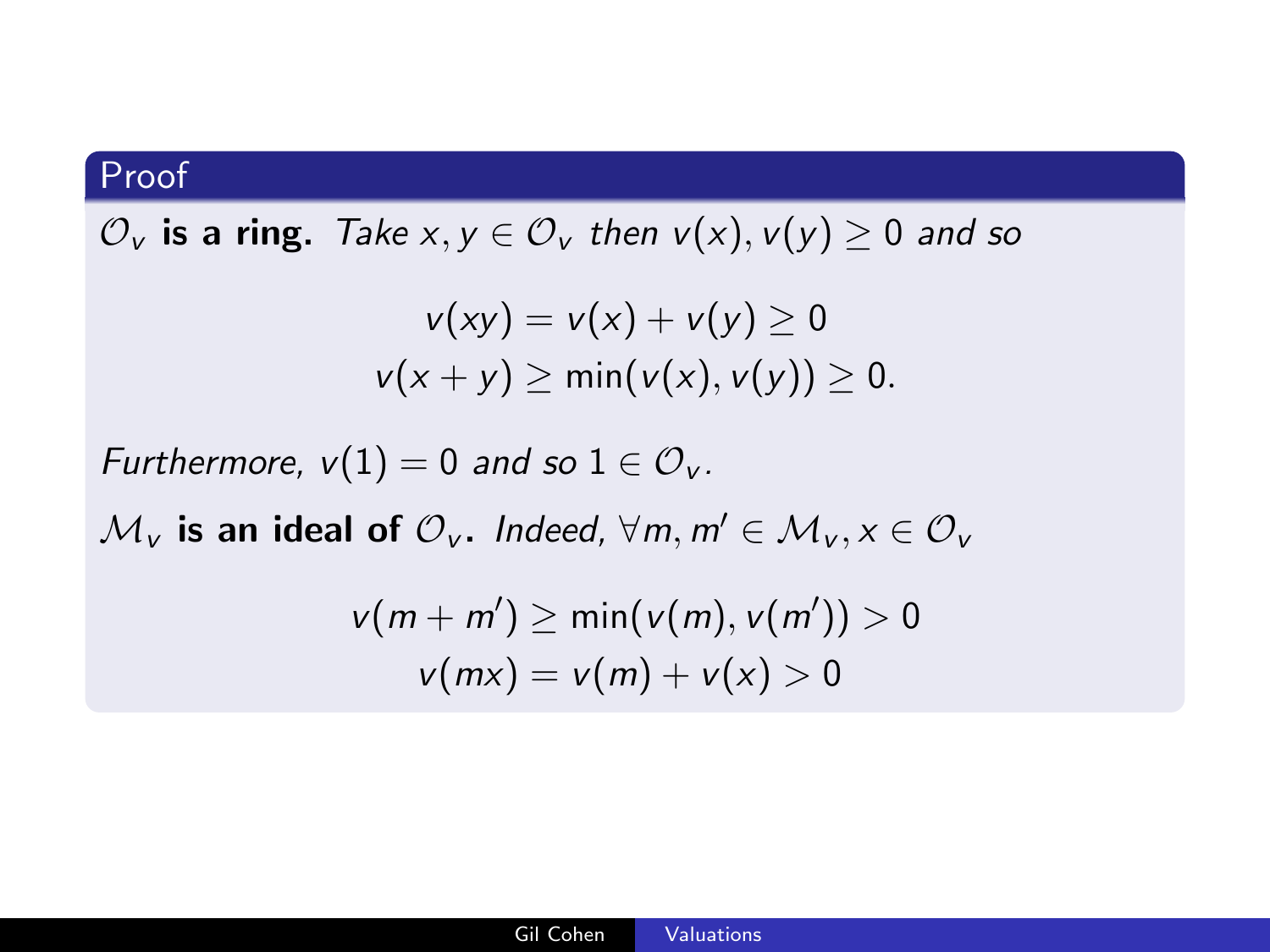## Proof.

 $\mathcal{O}_{\mathsf{v}}$  is local. Recall that  $\forall \mathsf{x} \in \mathsf{K}^\times$  we have that

$$
v\left(\frac{1}{x}\right) = -v(x).
$$

Thus,

$$
x\in \mathcal{O}_v^\times \;\iff\; v(x)=0 \;\iff\; x\notin \mathcal{M}_v
$$

П

and so  $\mathcal{O}_V$  is local.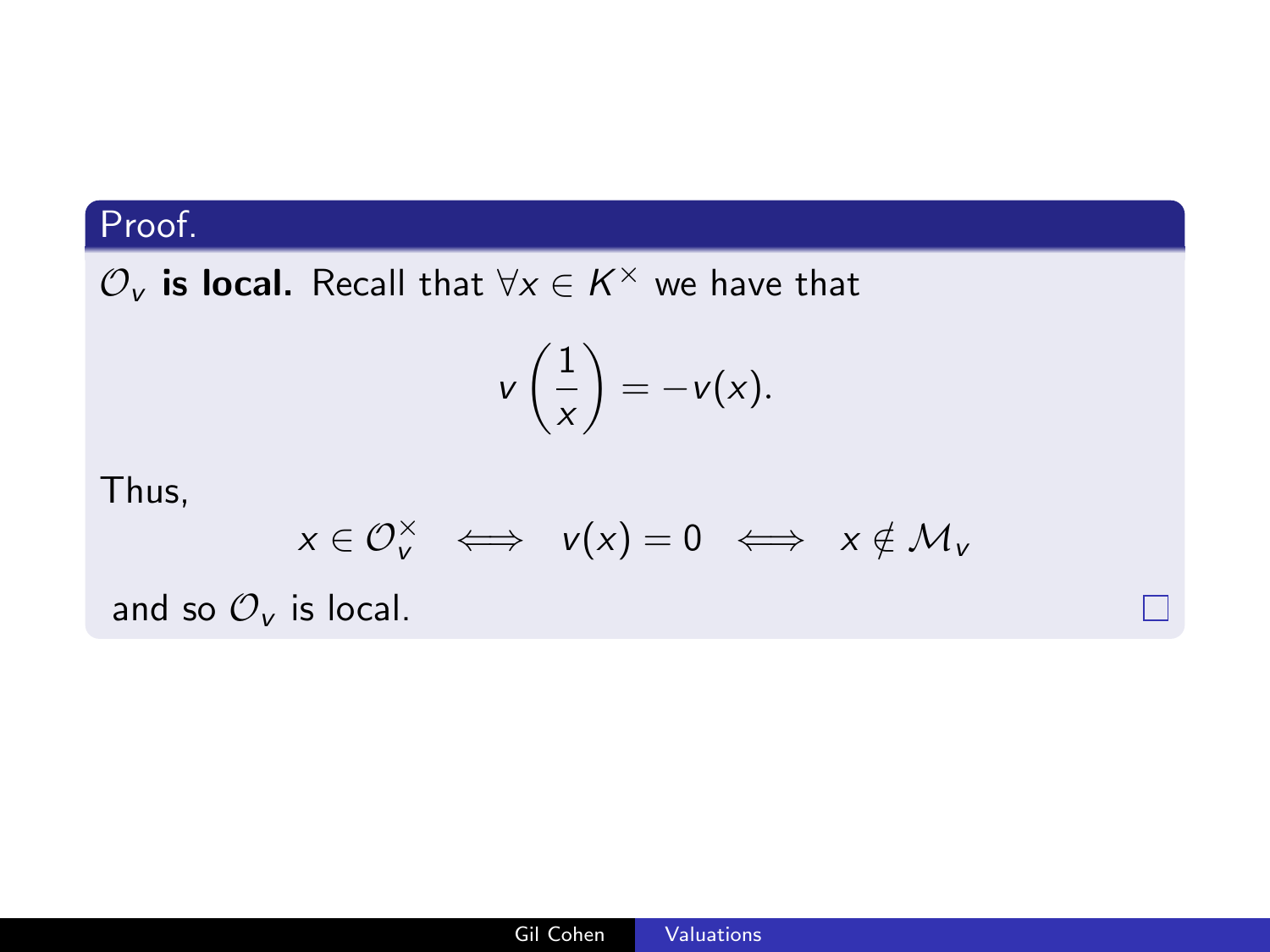Another property of valuations is the following.

#### Claim

Let  $v: L^{\times} \to \mathbb{Z}$  be a nontrivial valuation. Let  $\pi \in \mathcal{M}_{v}$  be an element with minimal value  $c = v(\pi)$ . Then  $c | v(x)$  for all  $x \in L^{\times}$ .

#### Proof.

Take  $x \in \mathcal{O}_V$  if c does not divide  $v(x)$  then  $v(x) = cq + r$  with  $0 < r < c$ . Thus,

$$
v\left(\frac{x}{\pi^q}\right) = v(x) - qv(\pi) = r,
$$

contradicting the minimality of c. For  $x \notin \mathcal{O}_v$  we have  $v(x) < 0$ and so  $-v(x) = v(\frac{1}{x})$  $\frac{1}{x}$ ) > 0. Hence,  $c | v(x)$ .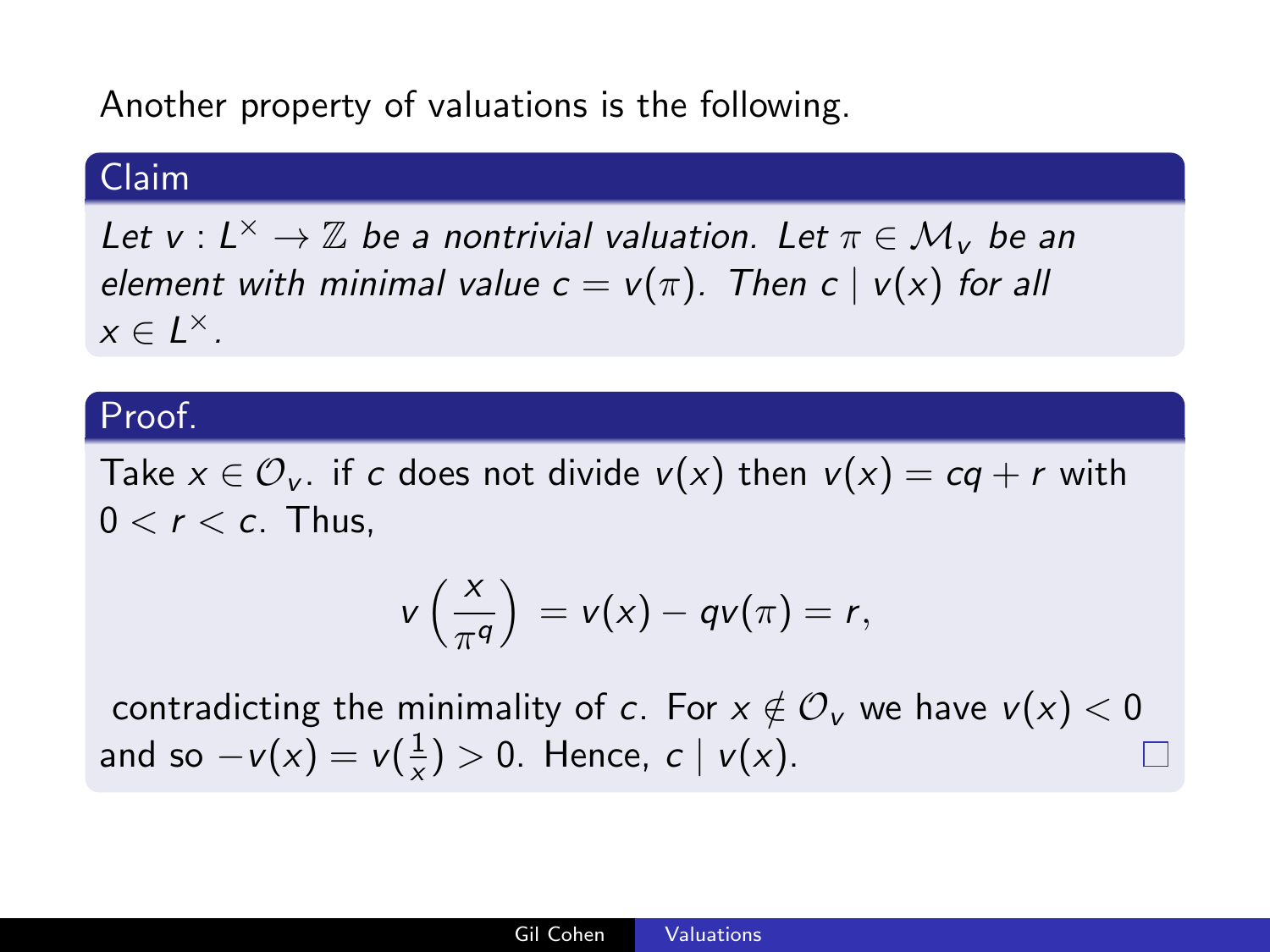#### **Corollary**

Let L be a field and  $v : L^{\times} \to \mathbb{Z}$  be a nontrivial valuation. Then,  $\exists c \in \mathbb{N}$  such that  $v/c: L^{\times} \to \mathbb{Z}$  is a surjective valuation.

#### Claim

Let L be a field and  $v: L^{\times} \to \mathbb{Z}$  be a valuation. Let  $\pi \in \mathcal{M}_{v}$  be an element with minimal value  $v(\pi)$ . Then, every element  $x \in L^{\times}$  can be written as  $x = u\pi^n$  with  $u \in \mathcal{O}_v^\times$ . Moreover, n is unique.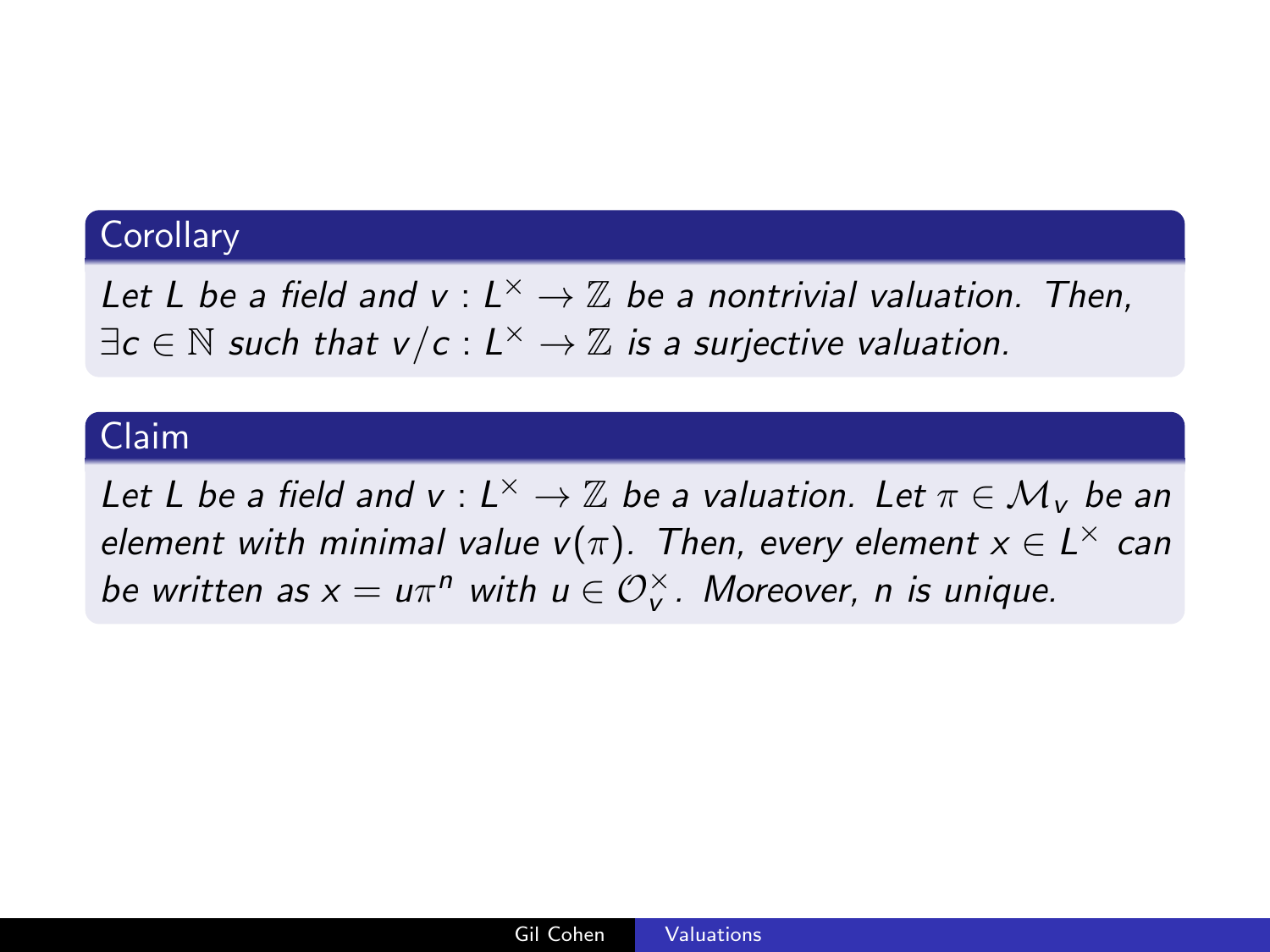## Proof.

Take  $x \in L^{\times}$ . By the previous claim,  $\exists n \in \mathbb{N}$   $v(x) = n \cdot v(\pi)$  and so

$$
v(x) = v(\pi^n) \implies v(x/\pi^n) = 0 \implies x/\pi^n \in \mathcal{O}_v^{\times}.
$$

Hence,  $\exists u \in \mathcal{O}_v^\times$  s.t.  $x = u\pi^n$ .

As for uniqueness, if  $v(u\pi^c)=v(w\pi^d)$  then

$$
0 = v(u) - v(w) = v(\pi^{d-c}) = (d-c)v(\pi) \implies d = c
$$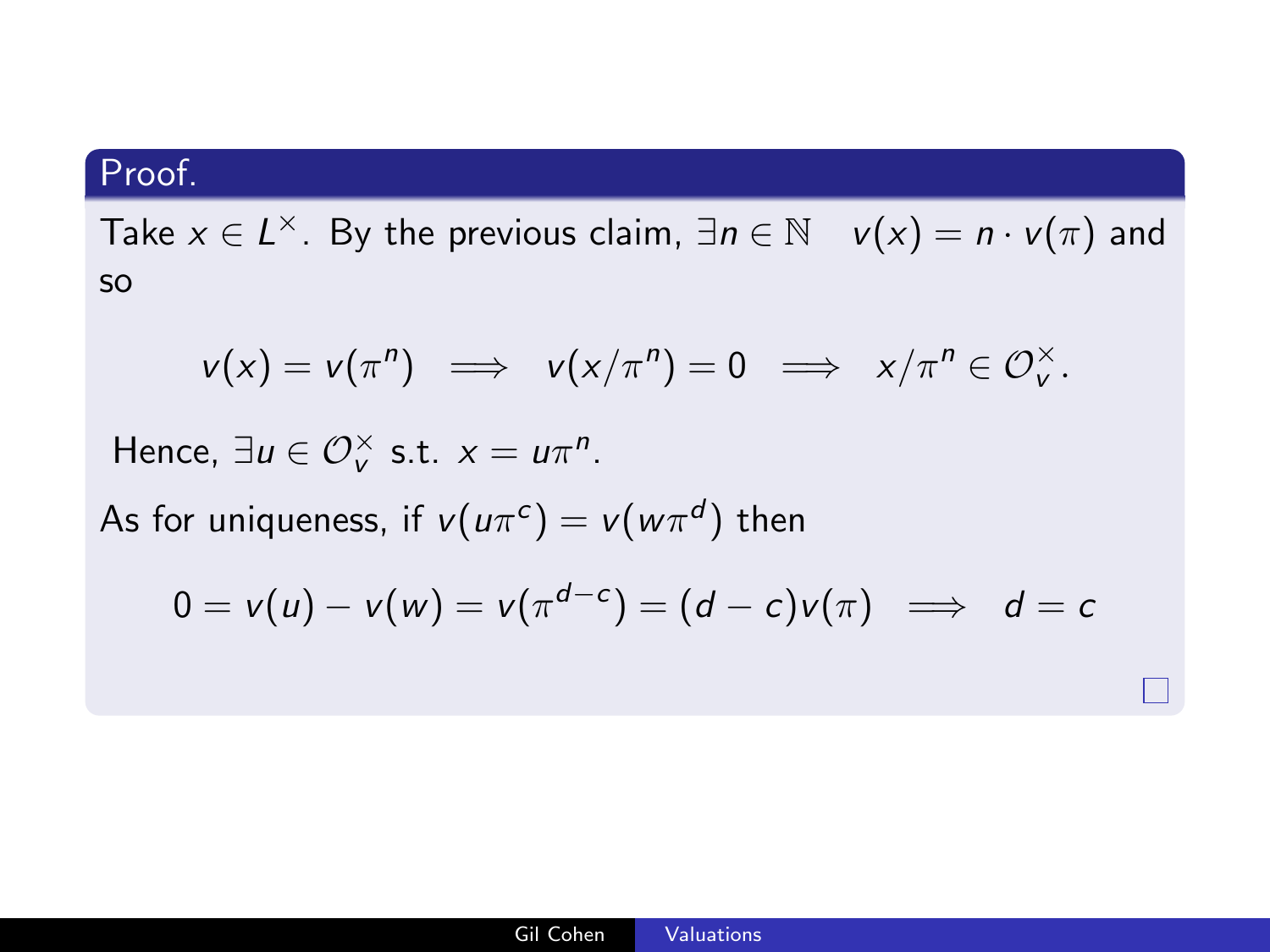#### Claim

Let K be a field and  $v\colon K^\times \to \mathbb{Z}$  a nontrivial valuation. Then,  $\mathcal{O}_v$ is a local PID.

#### Proof.

Given an ideal I of  $\mathcal{O}_{v}$  let  $d > 1$  be the minimal integer such that  $\pi^{\bm{d}} \in I.$  We claim that

$$
I=\pi^d\mathcal{O}_v.
$$

Clearly  $\pi^d \mathcal{O}_v \subseteq I$ . Now, if  $x \in I$  then  $x = u\pi^c$  for  $c \geq d$  and  $u\in \mathcal{O}_\mathsf{v}^\times$ . Thus,  $x=(u\pi^{c-d})\pi^d$ . Since  $u\pi^{c-d}\in \mathcal{O}_\mathsf{v}$  we conclude  $x \in \pi^d \mathcal{O}_V$ .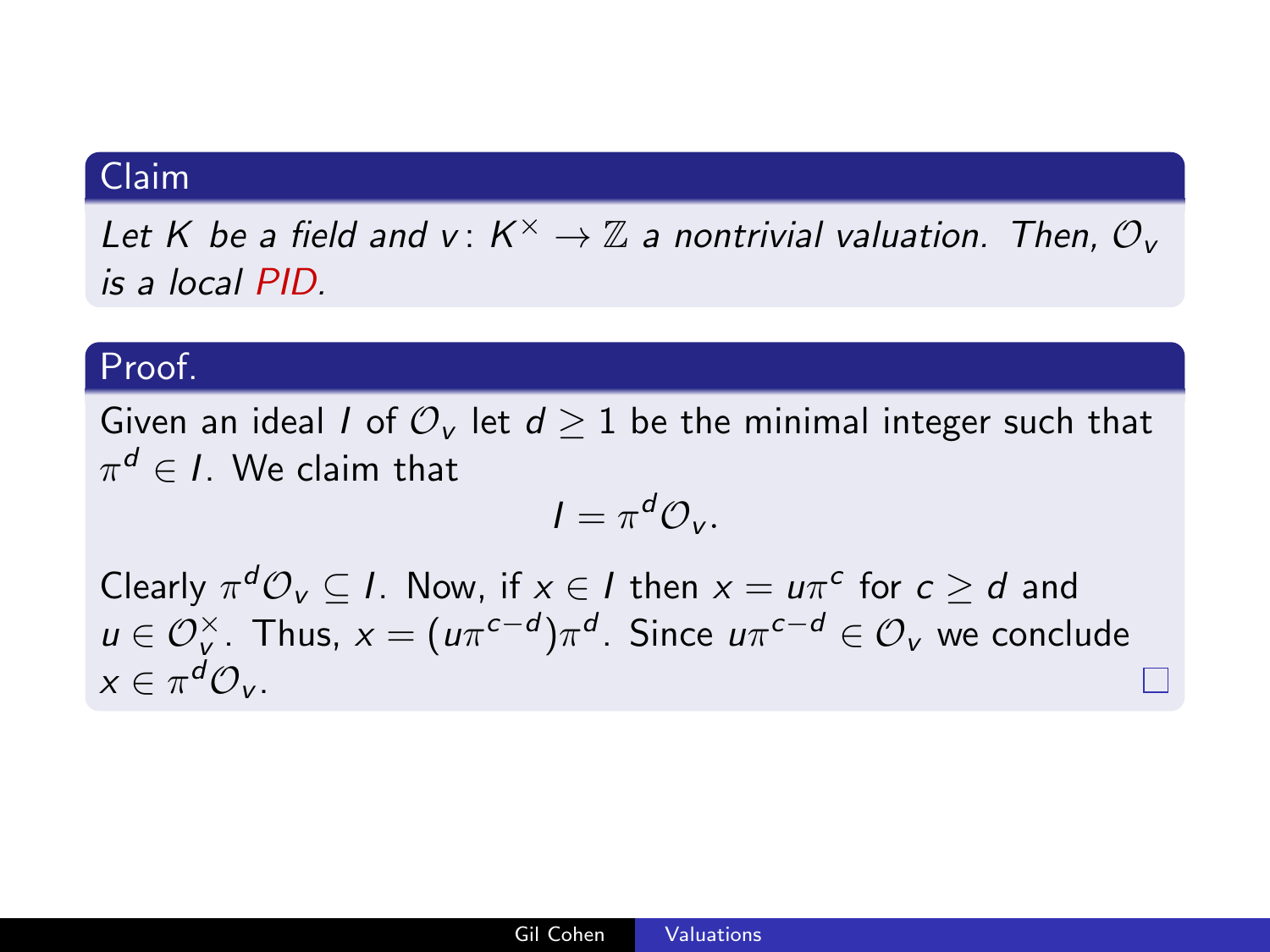## **Corollary**

Let  $v: L^{\times} \to \mathbb{Z}$  be a nontrivial valuation. Let  $\pi \in \mathcal{M}_{v}$  be an element with minimal value. Then,

- $\bullet M_v = \pi \mathcal{O}_v$ .
- v is uniquely determined by  $v(\pi)$ .
- v is surjective  $\iff v(\pi) = 1$ .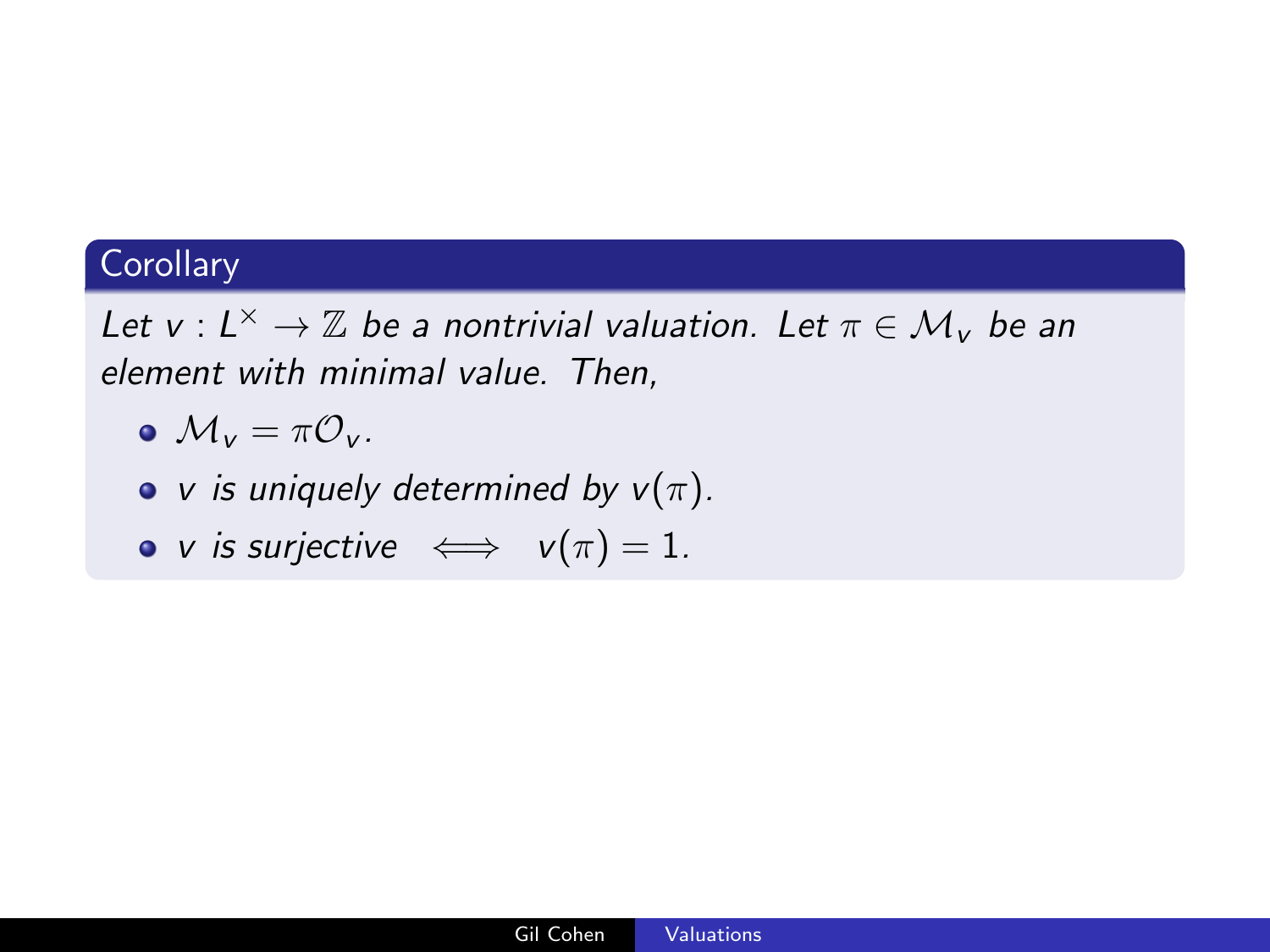#### Definition

For a field  $K$  we let

$$
SurjVal = \{v: K^\times \twoheadrightarrow \mathbb{Z}\}
$$

#### Definition

Let  $K$  be a field. We define

LPID =  ${A \subseteq K}$  local PID with Frac(A) = K}

## Claim

Let K be a field. The map

 $SurjVal \rightarrow LPID$  $v \mapsto \mathcal{O}_v$ 

is a bijection.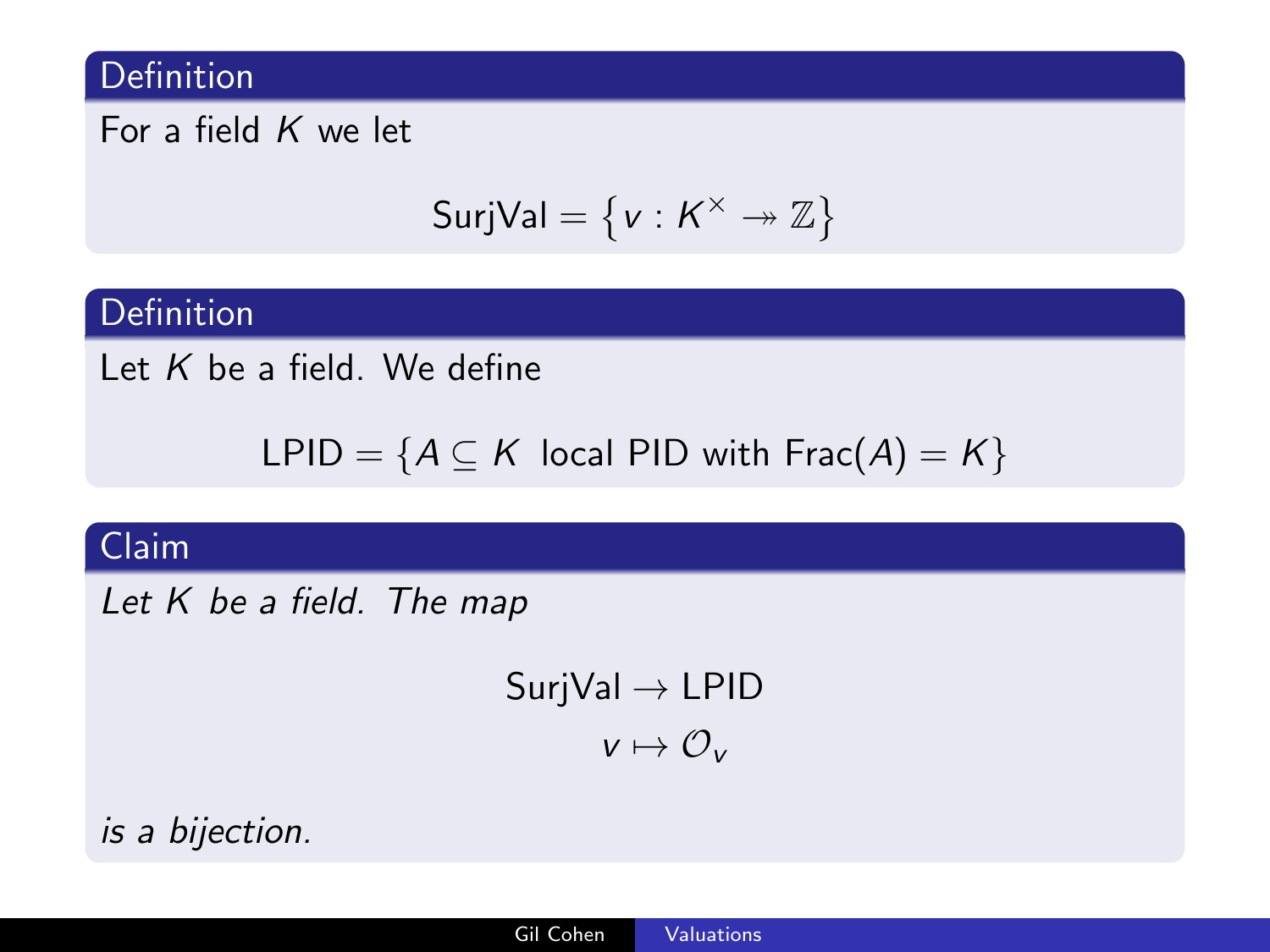#### Proof

We proved that this map is well-defined.

**Injectivity.** Take  $v_1, v_2 \in$  SurjVal with  $\mathcal{O}_{v_1} = \mathcal{O}_{v_2}$ . Then,  $\mathcal{M}_{\mathsf{v}_1}=\mathcal{M}_{\mathsf{v}_2}$  and so if  $\pi$  is a generator for this maximal ideal, then  $v_1(\pi) = v_2(\pi) = 1$  by surjectivity. The proof then follows since  $v_1$ ,  $v_2$  are determined by their value on  $\pi$ .

**Subjectivity.** Given  $\mathcal{O} \in L$ PID let M be its unique maximal ideal.  $O$  is a Dedekind domain and so the M-adic valuation  $V_M$  is well-defined. Since Frac $(\mathcal{O}) = K$  the domain of  $v_{\mathcal{M}}$  is  $K^{\times}$ . Check that  $v_M$  is a preimage of M under the map.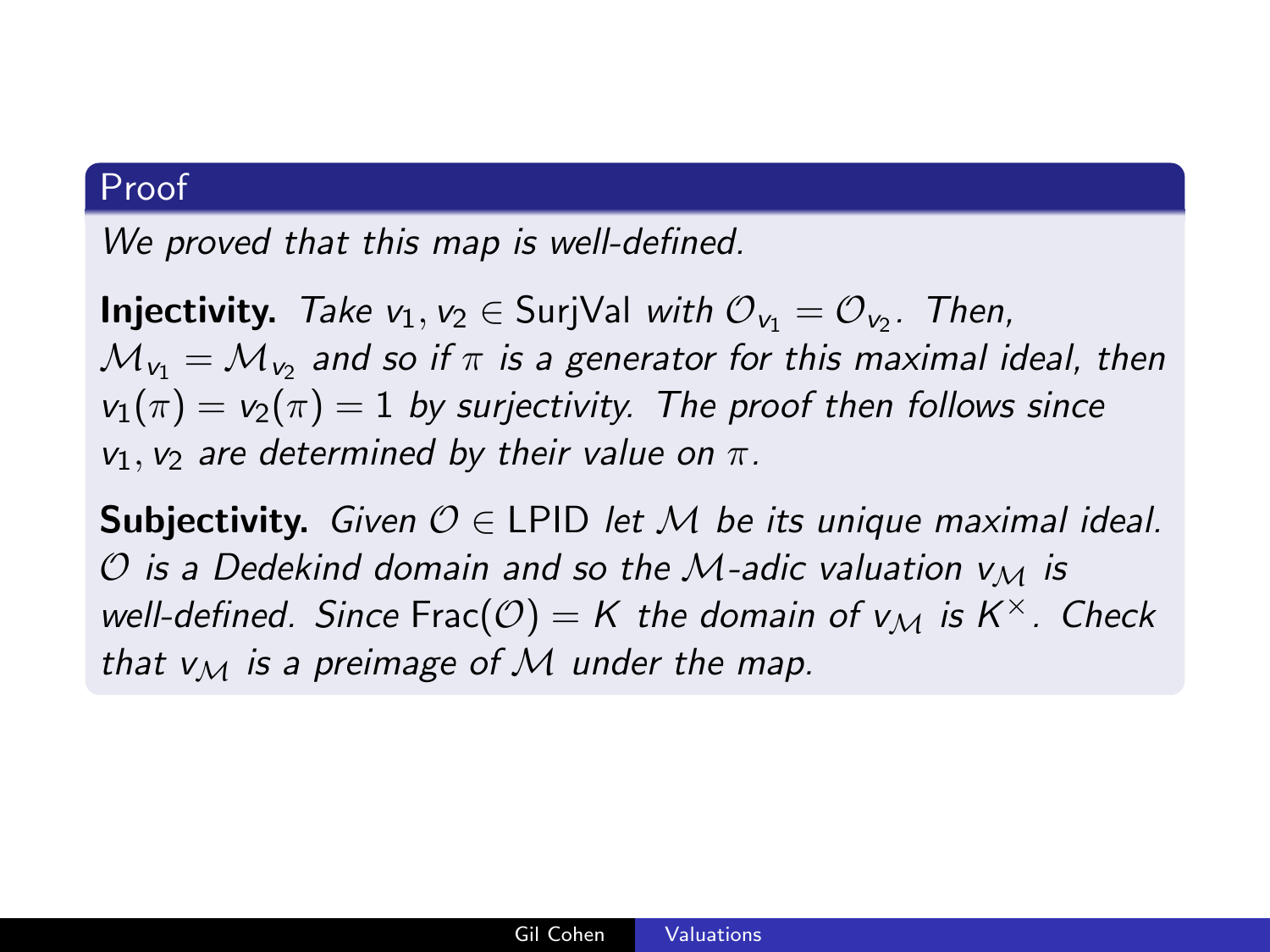### Claim

Let A be a domain of dimension 1 with  $Frac(A) = K$ . Then, the map

$$
\{v: K^{\times} \to \mathbb{Z} \mid v(A) \geq 0\} \to \text{Max}(A)
$$
  

$$
v \mapsto \mathcal{M}_v \cap A
$$

is well-defined. Furthermore, if A is a Dedekind domain then the map is a bijection.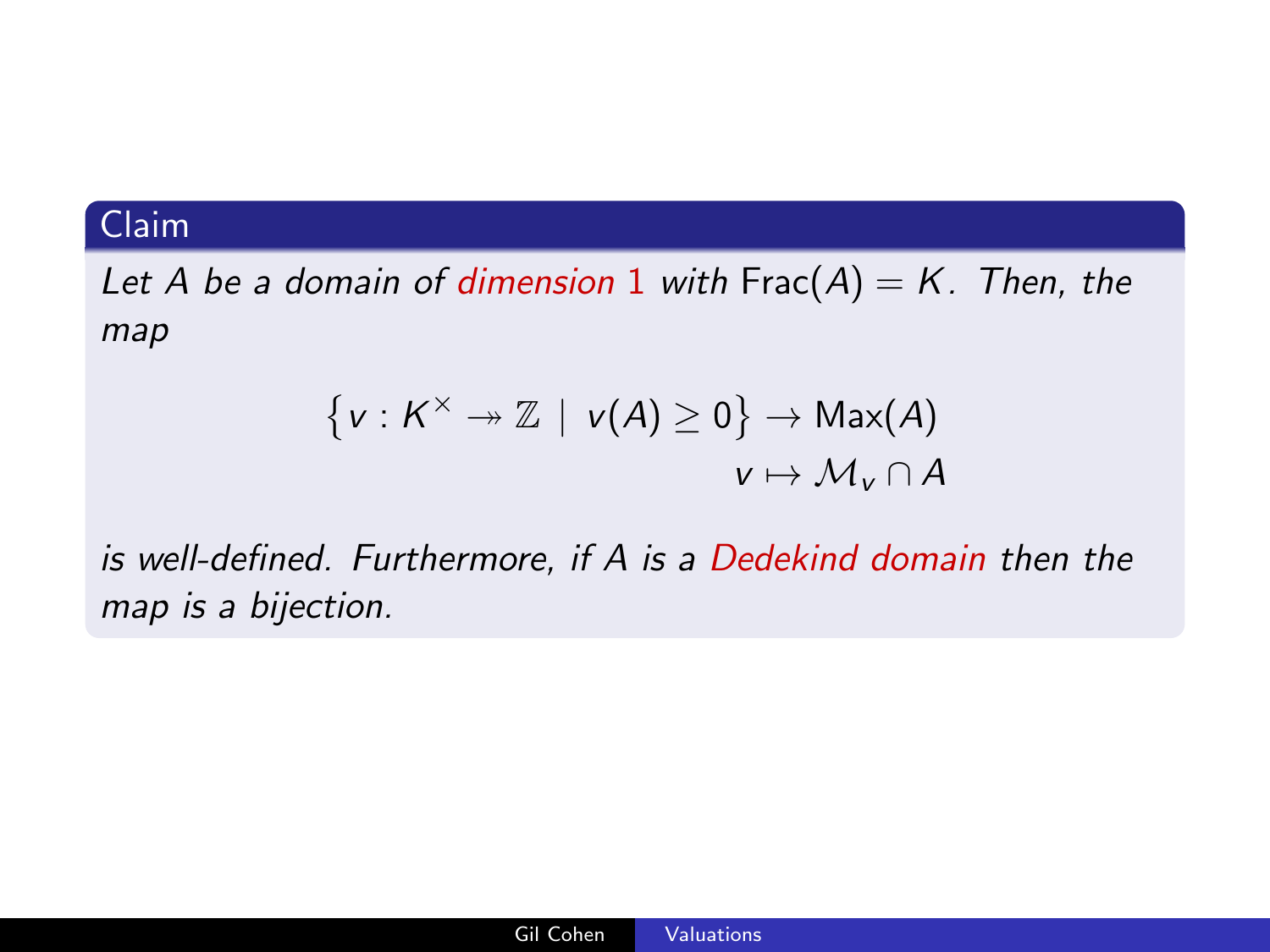#### Proof

Take  $v: K^{\times} \to \mathbb{Z}$  with  $v(A) \geq 0$ . Then,  $A \subseteq \mathcal{O}_v$ . Since  $M_v \in \text{Max}(\mathcal{O}_v)$  we have that

$$
M = \mathcal{M}_{\mathsf{v}} \cap A \in \mathsf{Spec}(A).
$$

Since dim(A) = 1, either  $M = \langle 0 \rangle$  or  $M \in Max(A)$ . We are ought to show that  $M \neq \langle 0 \rangle$ .

Since  $A\setminus M\subseteq \mathcal{O}_v^{\times}$  we have that  $A_M\subseteq \mathcal{O}_v$ . However, if  $M=\langle 0\rangle$ then  $A_M = K \implies K = \mathcal{O}_V$  implying v is trivial (and so not surjective).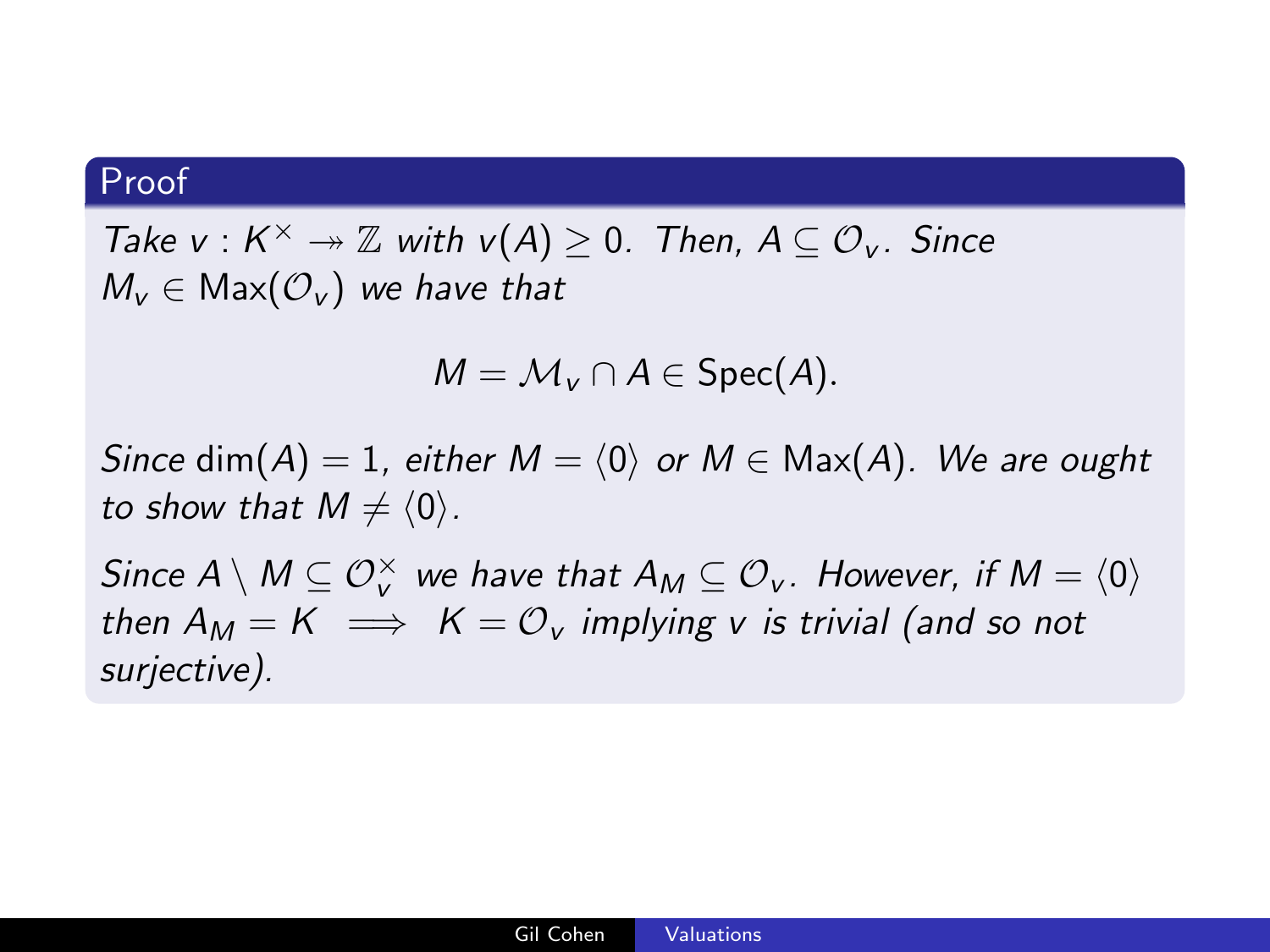#### Proof.

We turn to prove that if A is a Dedekind domain then the map  $v \mapsto \mathcal{M}_v \cap A$  is a bijection.

Fix  $M \in \text{Max}(A)$ . Recall the M-adic valuation  $v_M : K^\times \twoheadrightarrow \mathbb{Z}$  that we defined for Dedekind domains. We already noted that:

- $\bullet$   $V_M$  is surjective.
- $v_M(A) \geq 0$ . Hence,  $M \mapsto v_M$  is indeed a map  $Max(A) \rightarrow \{v: K^{\times} \rightarrow \mathbb{Z} \mid v(A) \geq 0\}.$
- $v_M \neq v_N$  for distinct  $N, M \in \text{Max}(A)$ . Thus,  $m \mapsto v_M$  is injective.
- Showing that the two maps above are inverses of each other is left as an exercise.